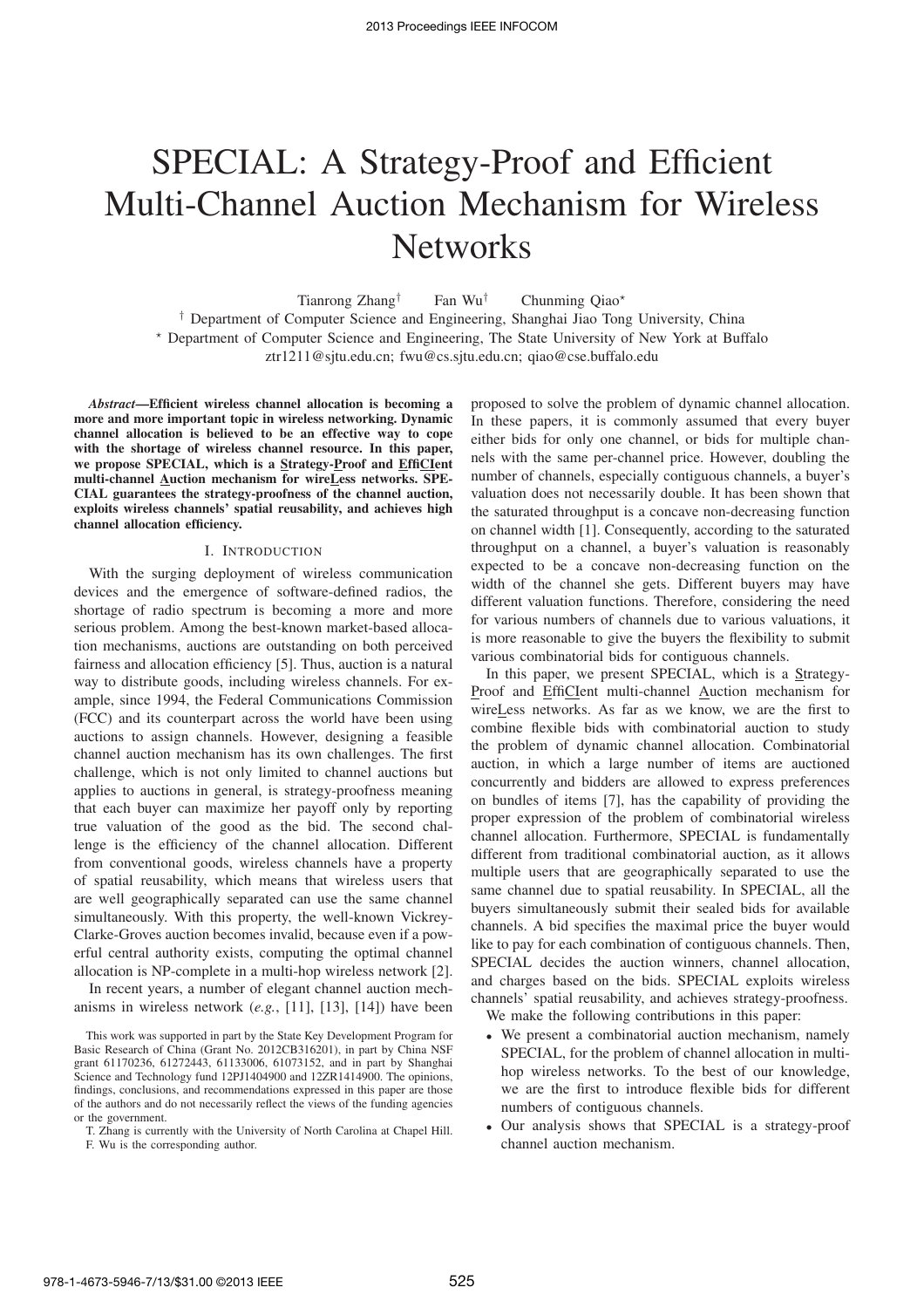The rest of the paper is organized as follows. In Section II, we present technical preliminaries. In Section III, we describe SPECIAL in detail. In Section IV, we briefly review the related works. Finally, we conclude the paper and point out potential future works in Section V.

## II. TECHNICAL PRELIMINARIES

In this section, we present our auction model for the problem of combinatorial channel allocation, and review several solution concepts from game theory and mechanism design.

#### *A. Auction Model*

We model the problem of wireless channel allocation as a *combinatorial channel auction*. In this auction, there is a wireless service provider, called "seller", who possesses the license of a number of wireless channels and wants to lease out regionally idle channels; and there is a set of static nodes, called "buyers", such as WiFi access points and WiMAX base stations, who want to lease channels in order to provide services to their customers. A channel can be leased to multiple buyers, if these buyers can transmit simultaneously and receive signals with an adequate Signal to Interference and Noise Ratio (SINR). Different from existing channel auction mechanisms, our combinatorial channel auction allows buyers to bid for various numbers of contiguous channels.<sup>1</sup> The auction is sealed-bid and private, meaning that the buyers simultaneously submit their bids privately to the "auctioneer" without any knowledge of others, and do not collude.

We assume that the seller has a set of contiguous, orthogonal, and homogenous channels  $K = \{1, 2, \ldots, k\}$  to lease out. The available channels are numbered from 1 to k. As is shown in paper [1], contiguous original channels can be combined to get a wider channel. In Figure 1, we present the function of effective saturated throughput of a channel on the multiple of the bandwidth of the original channel. In



Fig. 1. Effective saturated throughput as a function on the multiple of the bandwidth of the original channel

our auction, a (combined) channel can be leased to one or a group of non-conflicting buyers. (We will define buyer group in Section III-A.)

We denote the set of buyers by  $N = \{1, 2, \ldots, n\}$ , where each buyer has a unique identification number from 1 through

<sup>1</sup>Our model of combinatorial channel auction is a variant of traditional combinatorial auctions, which allow buyers to place bids on any combinations of discrete items. In our model, the buyers bid for contiguous channels, which can be accessed with a single radio.

n. We assume that each of the buyers only has a single radio,<sup>2</sup> and can tune its radio to work on an original channel or a wider channel combined by several contiguous original channels. Let  $v_i^q$  be buyer i's valuation of a wider channel combined by q  $(1 \leq q \leq k)$  contiguous original channels. Then the valuation vector of a buyer  $i$  can be denoted as:

$$
\vec{v}_i = (v_i^1, v_i^2, \dots, v_i^k).
$$

A buyer's valuation function is private information to the buyer herself and is commonly named *type*. According to Figure 1, we assume that the valuation function is also a concave nondecreasing function, which means

$$
\frac{v_i^x}{x} \ge \frac{v_i^y}{y}, \forall i \in N, \forall x, y, s.t. \ x < y \land 1 \le x, y \le k,
$$
 (1)

In practice, it is more reasonable to give the buyers the flexibility to submit various combinatorial bids for channels. In our combinatorial channel auction, we allow each buyer to submit an independent bid  $b_i^q$  for each number  $q$   $(1 \leq q \leq k)$ of contiguous channels. Similarly, we denote a buyer  $i$ 's bid vector by:

$$
\vec{b}_i = (b_i^1, b_i^2, \dots, b_i^k).
$$

According to inequation (1), we have

$$
\frac{b_i^x}{x} \ge \frac{b_i^y}{y}, \forall i \in N, \forall x, y, s.t. \ x < y \land 1 \le x, y \le k,
$$
 (2)

when buyers truthfully submit their bids.

In our combinatorial channel auction, the strategy  $s_i$  of a buyer  $i \in N$  is to report a bid vector, in which  $b_i^q = s_i(v_i^q, q)$ , based on her channel valuation  $v_i^q$ , for each  $q(1 \le q \le k)$ . The strategy profile  $\vec{s}$  of all the buyers is represented by the follwoing vector:

$$
\vec{s}=(s_1,s_2,\ldots,s_n).
$$

According to the notation convention, let  $\vec{s}_{-i}$  represent the strategy profile of all the buyers except buyer  $i$ .

We assume that all the buyers are rational, and their objectives are to maximize their own utilities. Here, we define the utility of a buyer  $i \in N$  as

$$
u_i(\vec{s}) = v_i(\vec{s}) - p_i(\vec{s}), \tag{3}
$$

where  $v_i(\vec{s})$  is player i's valuation on the outcome of the strategy profile  $\vec{s}$ , and  $p_i(\vec{s})$  is a charge for using the allocated channel(s). We assume that a buyer has no preference over different outcomes, if the utility is the same to the buyer herself.

#### *B. Solution Concepts*

We recall several important solution concepts from game theory and mechanism design.

*Definition 1 (Dominant Strategy [8]):* A dominant strategy of a player is one that maximizes her utility regardless of what strategies the other players choose. Specifically,  $s_i^*$  is player *i*'s

 $2$ We note that our channel auction mechanism can be extended to the case of multiple radios by modeling each radio as a virtual buyer [11].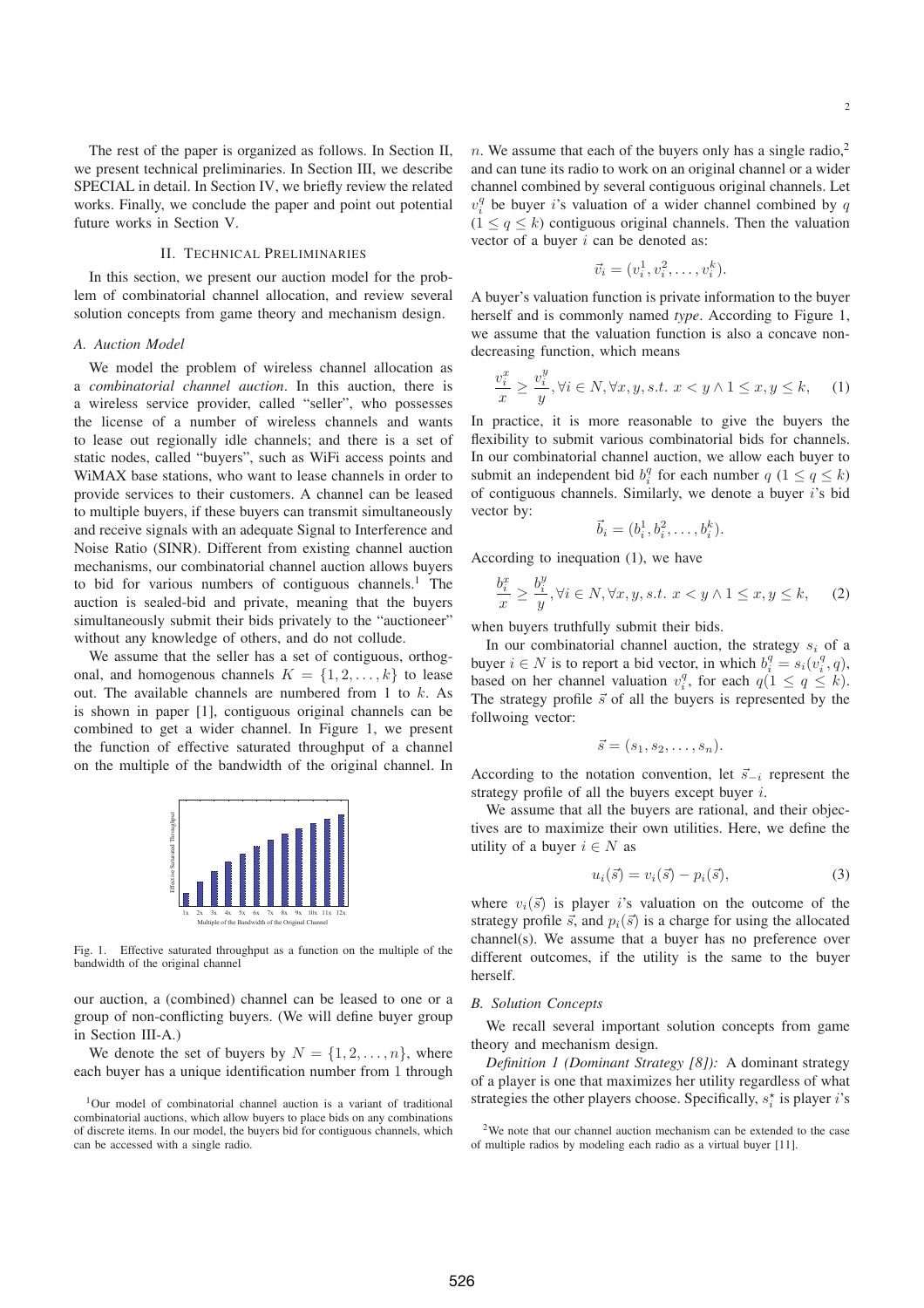dominant strategy, if for any  $s'_i \neq s_i^*$  and any strategy profile of the other players  $\vec{s}_{-i}$ , we have

$$
u_i(s_i^*, \vec{s}_{-i}) \ge u_i(s_i', \vec{s}_{-i}). \tag{4}
$$

*Definition 2 (Strategy-Proof Mechanism [6]):* A directrevelation mechanism is a mechanism, in which the only strategy available to players is to make claims about their preferences to the mechanism. A direct-revelation mechanism is strategy-proof if it satisfies both *incentive-compatibility* and *individual-rationality*. Incentive-compatibility means reporting truthful information is a dominant strategy for each player. Individual-rationality means each player can always achieve at least as much expected utility from faithful participation as without participation.

In our combinatorial channel auction, the strategy-proofness means that no buyer  $i \in N$  can increase her utility by reporting a bid  $b_i^q \neq v_i^q$  for any  $q$   $(1 \leq q \leq k)$ . In other words, it is every buyer's best strategy to simply submit her valuation as the bid in our combinatorial channel auction.

## III. DESIGN OF SPECIAL AND STRATEGY-PROOFNESS

In this section, we present our design of SPECIAL, and prove its strategy-proofness.

#### *A. Auction Design*

The design of SPECIAL is composed of three main components: *buyer grouping and bid integration*, *group-channel allocation*, and *winner selection and charging*.

*1) Buyer Grouping and Bid Integration:* Considering the spatial reusability of the channels, SPECIAL divides all the buyers into multiple non-conflicting groups. Each group can be assigned with a distinct channel. The assigned channel is either an original channel or a wider channel that is composed of several original contiguous channel. To prevent the buyers from manipulating the auction, here we group the buyers using a bid-independent method. As in [11], [14], SPECIAL uses a conflict graph to capture the radio transmission interference among the buyers. Any pair of buyers, who are in the radio transmission interference range of each other, have a line connecting them in the conflict graph. Then the calculation of bid-independent groups can be implemented by a certain existing graph coloring algorithm (*e.g.*, [9]), such that no two buyers have interference between each other in the same group. We note that the buyers have no control on which group they are in, when the above grouping strategy is used.

We denote the set of buyer groups by  $G = \{g_1, g_2, \dots, g_m\},\$ where  $m$  is the number of the buyer groups. The buyer groups in G should satisfy:  $\bigcup_{1 \leq j \leq m} g_j = N$ , meaning that all the buyers are involved, and  $g_j \cap g_f = \emptyset$ ,  $if j \neq f$ , meaning that no buyer can be in multiple groups. Figure 2 shows a toy example with 6 buyers (A-F). There exists several feasible grouping results, *e.g.*,  $g_1 = \{A, C, E\}$  and  $g_2 = \{B, D, F\}$ .

From now on, we consider the buyer groups as competitors in the combinatorial channel auction. We now define the integrated group bid for each of the buyer groups. To guarantee the strategy-proofness of the auction, we let the group bid be



Fig. 2. A toy example with 6 buyers (A-F)

proportional to the smallest bid for each number of contiguous channels in the group, and sacrifice the buyers who may benefit from manipulating the group bid. The sacrificed will not be granted any channel. Two types of buyers have to be sacrificed when computing a group's bid for  $q$  contiguous channels:

- (1) The buyer who submits the smallest bid for  $q$  contiguous channels in the group. In the case of ties, *i.e.*, more than one buyer submit the smallest bid in the group, the tied buyer with smallest identification number will be selected as the sacrificed buyer.
- (2) The buyer who can benefit by manipulating her bid for other numbers of contiguous channels than  $q$  in order to make herself win  $q$  contiguous channels. In Section III-A3, we will present our scheme to identify such cheating buyers in order to achieve strategy-proofness.

Here, we claim that the number of sacrificed buyers is always no more than two in a buyer group. So we define the integrated group bid (IGB)  $\varphi_j^q$  for each group  $g_j \in G$  on q contiguous channels as

$$
\varphi_j^q = \max((|g_j| - 2) \cdot \theta_j^q, 0),\tag{5}
$$

where

$$
\theta_j^q = \min_{l \in g_j} (b_l^q). \tag{6}
$$

We denote the IGB vector of group  $g_i$  as

$$
\vec{\varphi}_j = (\varphi_j^1, \varphi_j^2, \dots, \varphi_j^k).
$$

According to inequation (2), we can get that  $\varphi_j^q$  is also a concave non-decreasing function on q, for every  $g_i \in G$ .

We note that even if  $\varphi_j^q = 0$ , the valid winning buyers in group  $g_i$  will still be charged when they successfully win  $q$ contiguous channels.

*2) Group-Channel Allocation:* After forming the buyer groups, we present our algorithm that allocates contiguous channels to the buyer groups based on their IGBs.

For ease of comparison between IGBs, we define perchannel integrated group bid (PIGB)  $\xi_j^q$  for each buyer group  $g_j$  on  $q$  contiguous channels:

$$
\xi_j^q = \varphi_j^q/q. \tag{7}
$$

Similarly, we denote the PIGB vector of group  $q_i$  as

$$
\vec{\xi}_j = (\xi_j^1, \xi_j^2, \dots, \xi_j^k).
$$

Since  $\varphi_j^q$  is a concave non-decreasing function on q, we can get that  $\xi_j^q$  is a non-increasing function on q, such that

$$
\xi_j^x \ge \xi_j^y, \ \forall x < y \land 1 \le x, y \le k, \ \forall g_j \in G. \tag{8}
$$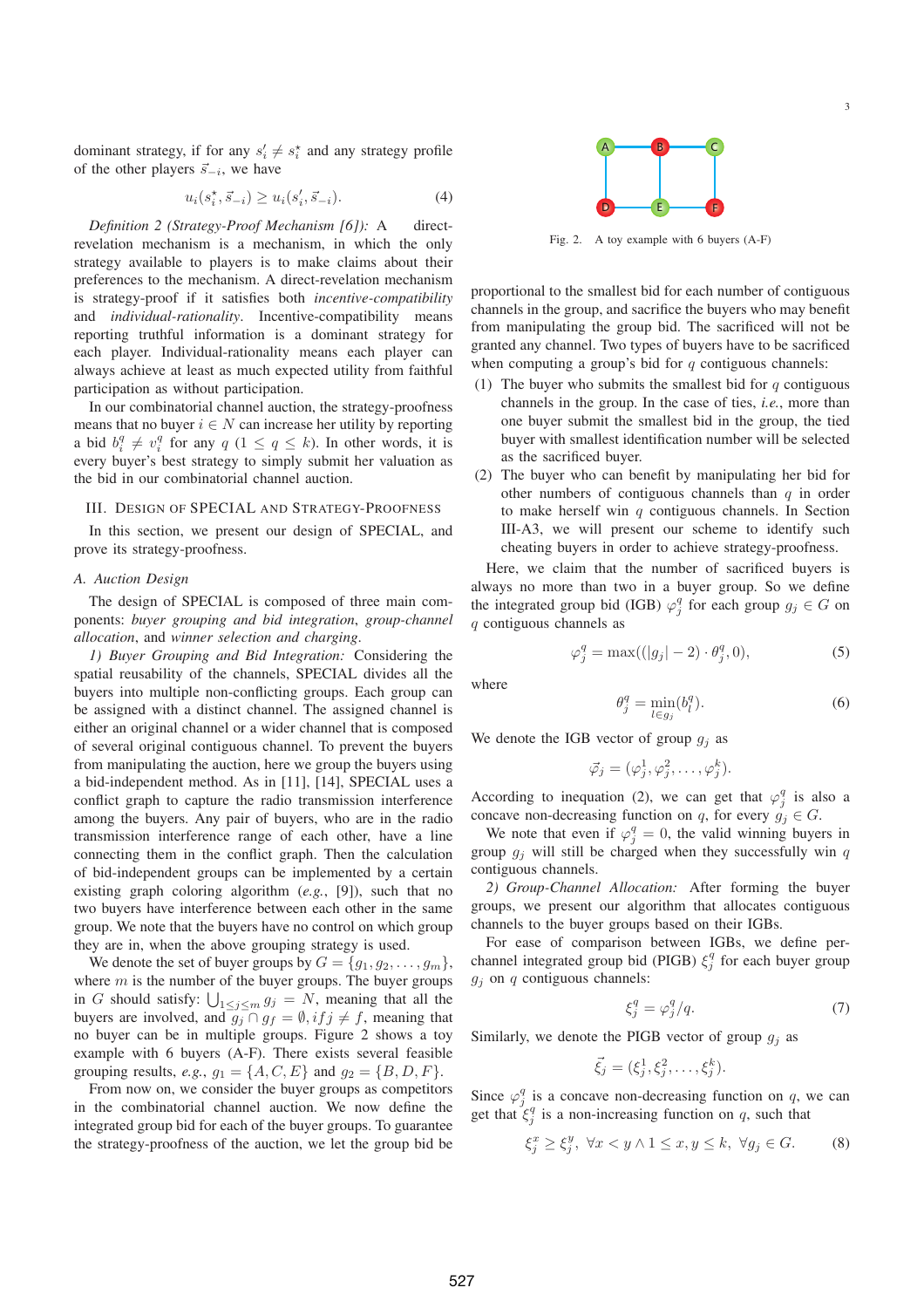For the ease of comparison between PIGBs, we define the preference relations as

$$
(a,h) \prec (b,j) \Leftrightarrow a < b \lor (a = b \land h < j),
$$

where  $a$  and  $b$  are values of PIGBs, and  $h$  and  $j$  are the identification numbers of buyer groups. In the case of ties,we determine that the group with higher group number has higher priority to be allocated a channel.

Algorithm 1 Algorithm for Group-Channel Allocation GCA()

- **Input:** The set of buyer groups  $G$ , the number of available channels k, and a set  $\xi = {\xi_j^q | g_j \in G, 1 \le q \le k}$  of PIGBs.
- **Output:** A vector  $\vec{r}$  of numbers of channels allocated to every group, and a channel allocation vector  $c\vec{a}$ .

1:  $\vec{r} \leftarrow 0^m$ ,  $c\vec{a} \leftarrow (0,0)^m$ ,  $k' \leftarrow k$ 2: while  $k' > 0$  do 3:  $\xi_j^q \leftarrow \max(\xi), r_j \leftarrow q$ 4:  $k' \leftarrow k' - 1, \xi \leftarrow \xi \setminus {\xi_j^q}$ 5: end while 6:  $k' \leftarrow 1$ 7: for  $j = 1$  to m do 8: if  $r_i > 0$  then 9:  $ca_j \leftarrow (k', k' + r_j - 1), k' \leftarrow k' + r_j$ 10: end if 11: end for 12: return  $(\vec{r}, \vec{ca})$ .

We note that although Algorithm 1 can efficiently allocate the channels to the buyer groups according to their PIGBs, it cannot guarantee strategy-proofness. In the next subsection, we will present a method to strengthen Algorithm 1 in order to achieve strategy-proofness.

*3) Winner Selection and Charging:* In this section, we consider how to determine winners in each winning buyer group who has been assigned channel(s) and their charges for using the assigned channel(s).

Our analysis shows that there are three cheating actions, say, *preemptive bidding*, *depreciated bidding*, and *retreat for advancing*, through which a buyer may improve her utility. We provide a method to prevent each of the cheating actions, respectively, and strengthen our winner selection and charging scheme step by step to achieve strategy-proofness. In the following, we continue to use the toy example shown in Figure 2 to illustrate the effect of buyers' cheating actions.

*a) Preemptive Bidding:* The cheating action of preemptive bidding means that a buyer  $i \in g_j$  submits a cheating bid vector to make PIGB  $\xi_j^{\prime q}$  be selected as a winning bid, which would never be a winning group bid if  $i$  bids truthfully. Thus, group  $g_i$  wins q channels, and so does i.

Figure 3(a) shows the effect of preemptive bidding. We observe that buyer A's truthful bid  $b_A^{*3}$  must be the minimum bid in  $\{b_A^{*3}, b_C^3, b_E^3\}$ . So  $v_A^3 = b_A^{*3} = \theta_1^3$ . If we charge every winner in group  $g_1$  the price  $\theta_1^q$ , where q channel(s) will be allocated to group  $g_1$ , then even if buyer A successfully get 3 channels, her utility will be negative or zero, because  $\theta_1^3$  will be at least as large as  $v_A^3$ .

Formally, we define the charging scheme as follows. If a group  $g_i$  wins q contiguous channels, each potential winning buyer  $i \in g_i$  is charged a uniform price, which is equivalent to the smallest bid for  $q$  contiguous channel in the group. Here, we define the charge of every buyer for using the allocated channels as

$$
p_i = \theta_j^q \cdot \eta_i,\tag{9}
$$

where  $\eta_i$  decides whether i is selected as a winner or not.

*Lemma 1:* For any winning group bid  $\xi_j^q$ , if we charge each winner  $i \in g_j$  with  $\theta_j^q$ , preemptive bidding can be prevented.

*b) Depreciated Bidding:* The cheating action of depreciated bidding means that a buyer  $i \in g_j$  may submit a lower cheating bid  $b_i^{\prime q}$  than the truthful one  $b_i^{\star q} = v_i^q$ , with no influence on the channel allocation. Such a cheating action may decrease the charge to the winners in  $g_j$ , if  $\xi_j^{'q}$  is a winning PIGB and  $b_i^{\prime q}$  appears to be the smallest bid for q channels in the group  $q_i$ . As a result, if i is selected as an auction winner, her utility can be increased through depreciated bidding.

Figure 3(b) shows the effect of depreciated bidding. We observe that if a buyer  $i \in g_j$  can benefit from depreciated bidding, she must appear to be the one who has the smallest bid for q channels when  $\xi_j^q$  is a winning PIGB. Therefore, after allocating q channels to buyer group  $g_j$ , the buyer, who has the smallest bid for  $q$  channels in the group  $g_j$ , should be excluded from the set of winners.

*Lemma 2:* If  $\xi_j^q$  is a winning PIGB, we can prevent depreciated bidding by excluding the buyer  $i = argmin(b_i^q)$  from i∈g<sup>j</sup> the winner set. *i.e.*, let  $\eta_i = 0$ .

*c) Retreat for Advancing:* The cheating action of retreat for advancing means that if a buyer  $i \in g_i$  bids truthfully, PIGB  $\xi_j^q$  will be selected as a winning PIGB for group  $g_j$ ; but if buyer *i* submits several cheating bids, another PIGB  $\xi_i^{q'}$ j  $(q' < q)$  is selected as the final winning PIGB for group  $g_j$ . Consequently, buyer i's utility  $u_i$  may be increased.

Figure 3(c) shows the effect of retreat for advancing. We can observe that if a buyer  $i \in g_j$  benefit from winning  $q' + 1$  $(\leq q)$  channels instead of q through retreat for advancing, then the auction must exhibit the following two properties:

 $i = \operatornamewithlimits{argmin}_{l \in g_j} (b_l^{q' + 1})$ 

and

≺

$$
\left(\frac{\min_{h \neq j}(\xi_h^{r_h}), \operatorname{argmin}_{h \neq j}(\xi_h^{r_h}))}{\left(\frac{\max\left(\left(|g_j| - 2\right) \cdot \min_{l \neq i \land l \in g_j} (b_l^{q'+1}), 0\right)}{q'+1}, j\right)} \right)
$$
(11)

 $(10)$ 

To guarantee strategy-proofness, we have to exclude each such buyer who satisfies the above two criteria from the set of winners in each group.